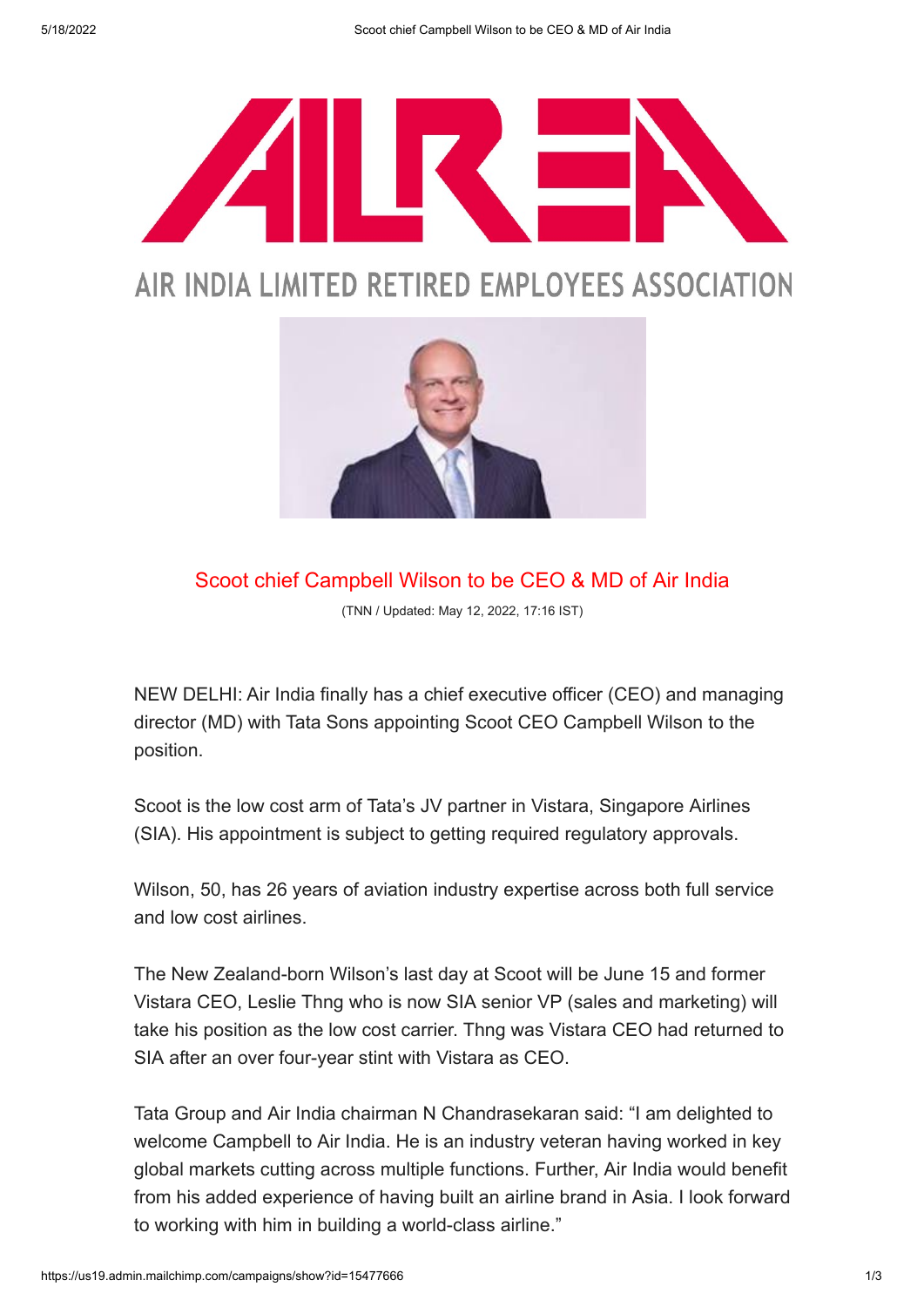Wilson said: "It is honour to be selected to lead the iconic Air India and be a part of the highly respected Tata Group. Air India is at the cusp of an exciting journey to become one of the best airlines in the world, offering world-class products and services with a distinct customer experience that reflects Indian warmth and hospitality. I am excited to join Air India and Tata colleagues in the mission of realising that ambition."

Tata Group had earlier selected former Turkish Airlines chairman Ilker Ayci confidante of Turkish President Recep Tayyip Erdoğan, who is not exactly known to be a friend of India — as AI MD & CEO. Later Ayci declines to take up this offer.

Getting an aviation background CEO for AI was crucial to take the airline ahead. The Tatas have selected someone who has experience of both budget and full service carriers as they have four airlines — AI and Vistara (full service) and AI Express and AirAsia India (budget).

Wilson started off as a management trainee with SIA in New Zealand in 1996. He then worked for SIA in Canada, Hong Kong and Japan before returning to Singapore in 2011 as the founding CEO of Scoot, which he led until 2016.

He then served as the senior VP sales & marketing of SIA, where he oversaw pricing, distribution, e-commerce, merchandising, brand & marketing, global sales and the airline's overseas offices, before returning for a second stint as the CEO of Scoot in April 2020.

Wilson holds a master of commerce in business administration from the University of Canterbury in New Zealand.

## THE MANAGING COMMITTEE, AILREA – MUMBAI

 Veera Khambatta - 9820829843 Shanaz Gomes - 9820829971 Jitendra Sawjiany - 9321424099 Shubhada Mundul - 9833241028 Dilshad Gogia - 9702958128 Vijay Casshyap - 9819073408 Anand Bajpai - 9833515543 Kashmira Sepoy - 9930059678